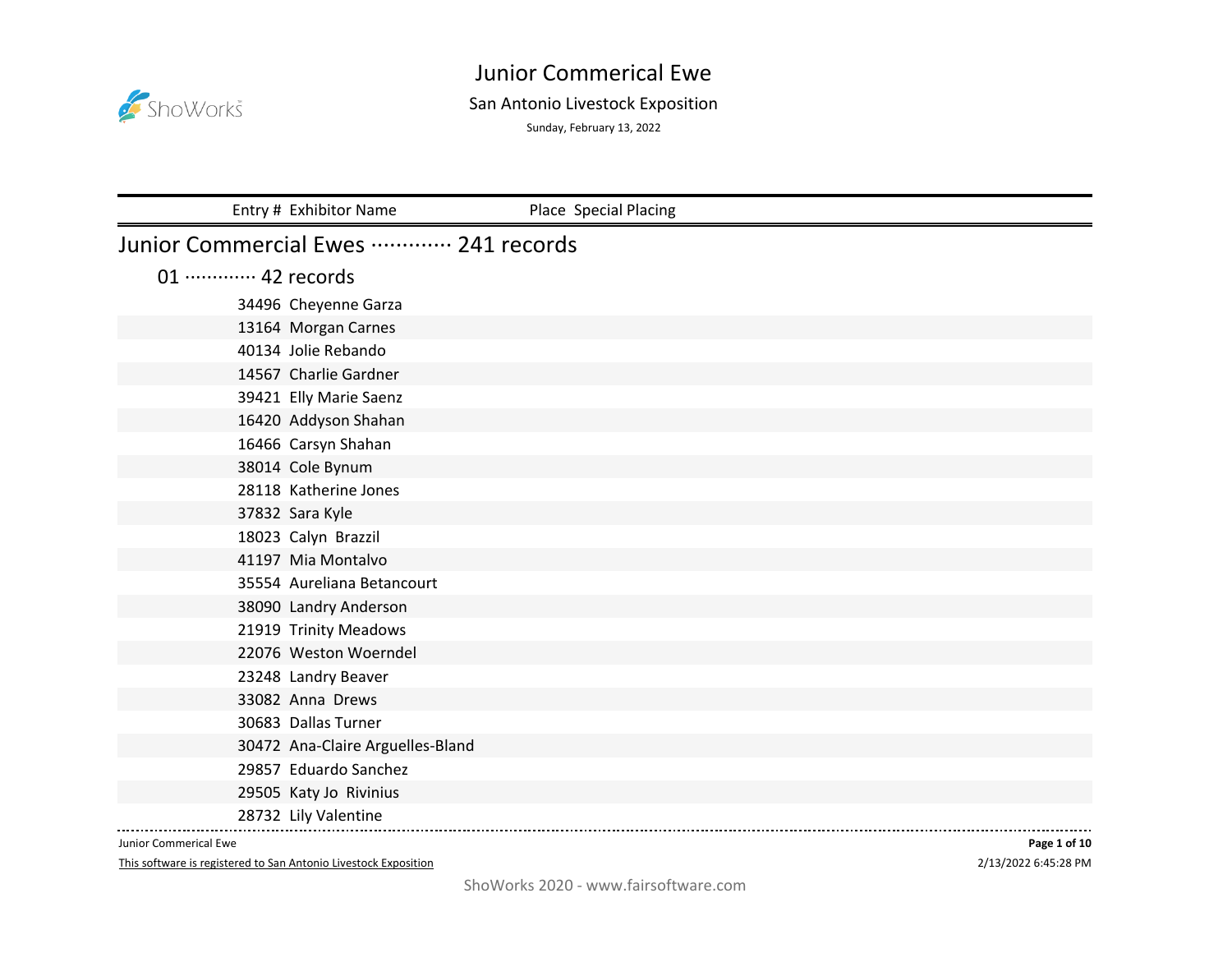|                             | Entry # Exhibitor Name              | Place Special Placing |  |
|-----------------------------|-------------------------------------|-----------------------|--|
|                             | Junior Commercial Ewes  241 records |                       |  |
| 01 ············· 42 records |                                     |                       |  |
|                             | 26430 Katelynn Litchfield           |                       |  |
|                             | 28665 Corrie Smith                  |                       |  |
|                             | 19489 Rylan Sims                    |                       |  |
|                             | 5998 Kaylie Huth                    |                       |  |
|                             | 2157 Tyler Hausenfluke              |                       |  |
|                             | 45638 Kyra Kitchens                 |                       |  |
|                             | 44551 Cassidy Westbrook             |                       |  |
|                             | 6492 Elias Martinez                 |                       |  |
|                             | 9287 Ryan Carter                    |                       |  |
|                             | 3066 John Michael Perez             | 1                     |  |
|                             | 33997 Broxton Miewes                | $\overline{2}$        |  |
|                             | 18766 Cole Knight                   | 3                     |  |
|                             | 25085 Sofia Reisinger               | 4                     |  |
|                             | 31648 Keeley Ham                    | 5                     |  |
|                             | 27973 Camaaron Guerrero             | 6                     |  |
|                             | 20996 Kambrie Boeder                | $\overline{7}$        |  |
|                             | 23744 Karlee Rodgers                | 8                     |  |
|                             | 9978 Mary Caroline Barbree          | 9                     |  |
|                             | 33081 Anna Drews                    | 10                    |  |

02 ·············· 43 records London Warren Sarah Fizer Ethan Cullis Kendra Gonzalez Miranda Moon Zoey Smith Kayzen Lassere

Junior Commerical Ewe

 $\begin{array}{cccccccccc} \multicolumn{2}{c}{} & \multicolumn{2}{c}{} & \multicolumn{2}{c}{} & \multicolumn{2}{c}{} & \multicolumn{2}{c}{} & \multicolumn{2}{c}{} & \multicolumn{2}{c}{} & \multicolumn{2}{c}{} & \multicolumn{2}{c}{} & \multicolumn{2}{c}{} & \multicolumn{2}{c}{} & \multicolumn{2}{c}{} & \multicolumn{2}{c}{} & \multicolumn{2}{c}{} & \multicolumn{2}{c}{} & \multicolumn{2}{c}{} & \multicolumn{2}{c}{} & \multicolumn{2}{c}{} & \multicolumn{2}{c}{} & \mult$ 

This software is registered to San Antonio Livestock Exposition

2/13/2022 6:45:29 PM **Page 2 of 10**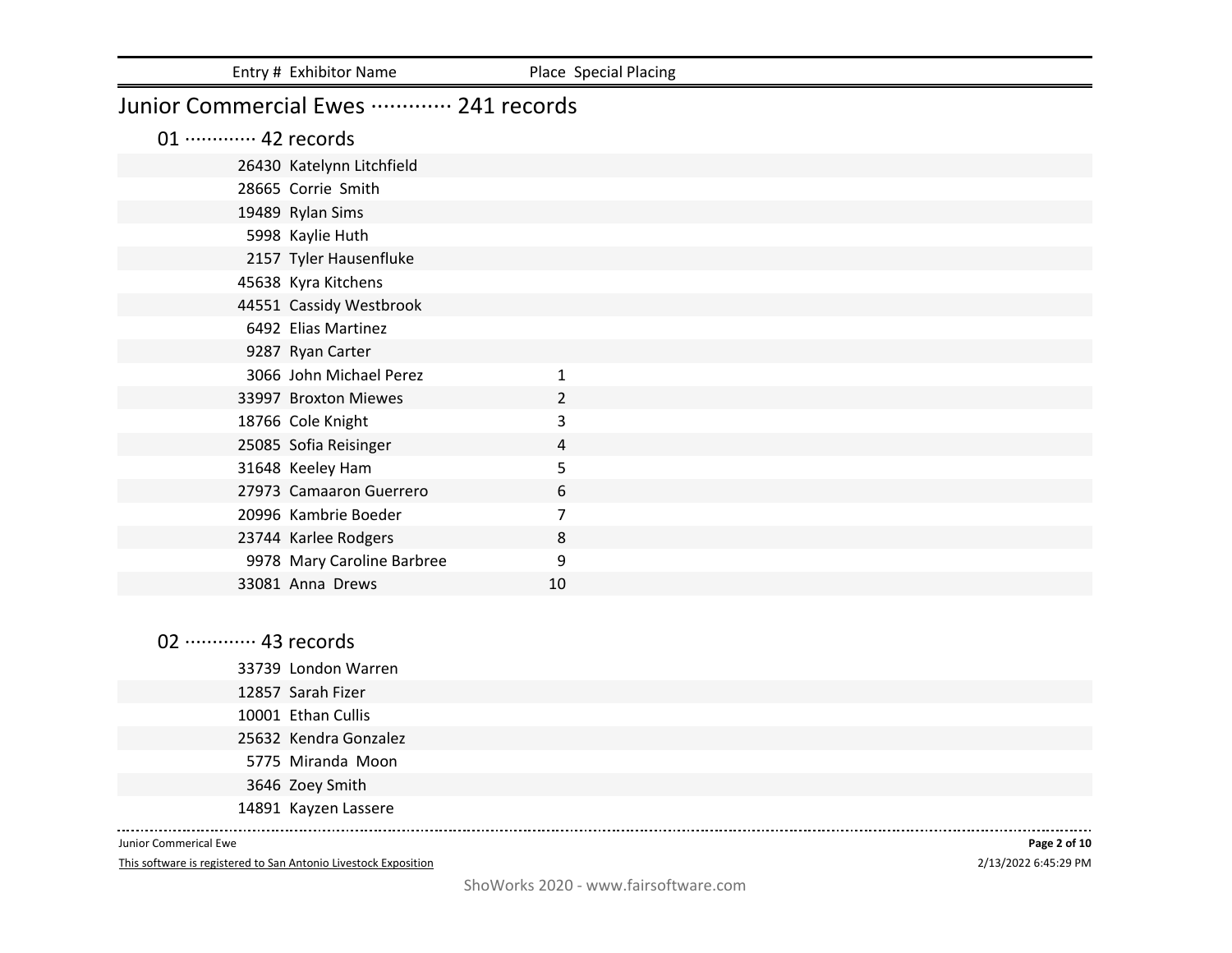|                             | Entry # Exhibitor Name              | Place Special Placing |
|-----------------------------|-------------------------------------|-----------------------|
|                             | Junior Commercial Ewes  241 records |                       |
| 02 ············· 43 records |                                     |                       |
|                             | 4282 Wesley Spaeth                  |                       |
|                             | 19485 Kason Knight                  |                       |
|                             | 25615 Triana Garcia                 |                       |
|                             | 44085 Carson Boyd                   |                       |
|                             | 23247 Landry Beaver                 |                       |
|                             | 45635 Kyra Kitchens                 |                       |
|                             | 41407 Gunner Shipman                |                       |
|                             | 41214 Urija Turner                  |                       |
|                             | 25544 Kaylee Garcia                 |                       |
|                             | 44507 Analilia Munoz-Carty          |                       |
|                             | 27678 Noah Hrubetz                  |                       |
|                             | 23892 Bailey Hornback               |                       |
|                             | 43700 Robert Olivarez               |                       |
|                             | 41642 Lesley Gonzales               |                       |
|                             | 19463 Grant Dora                    |                       |
|                             | 17672 Witten Reus                   |                       |
|                             | 38170 Ridlie Evans                  |                       |
|                             | 39407 Elly Marie Saenz              |                       |
|                             | 7538 Ryleigh Range                  |                       |
|                             | 14854 Cashlynn Harvey               |                       |
|                             | 15215 Heather Humphrey              |                       |
|                             | 41559 Lance Childers                |                       |
|                             | 15187 Autumn Lassere                |                       |
|                             | 18125 Peyton Brazzil                |                       |
|                             | 41900 Colby Vieth                   |                       |
|                             | 9288 Canon Ramsey                   |                       |
|                             | 11164 Madyson Mcashlan              | $\mathbf{1}$          |
|                             | 17970 Case Martinez                 | $\overline{2}$        |
|                             | 21408 James Wilke Schulz            | 3                     |

This software is registered to San Antonio Livestock Exposition

2/13/2022 6:45:29 PM **Page 3 of 10**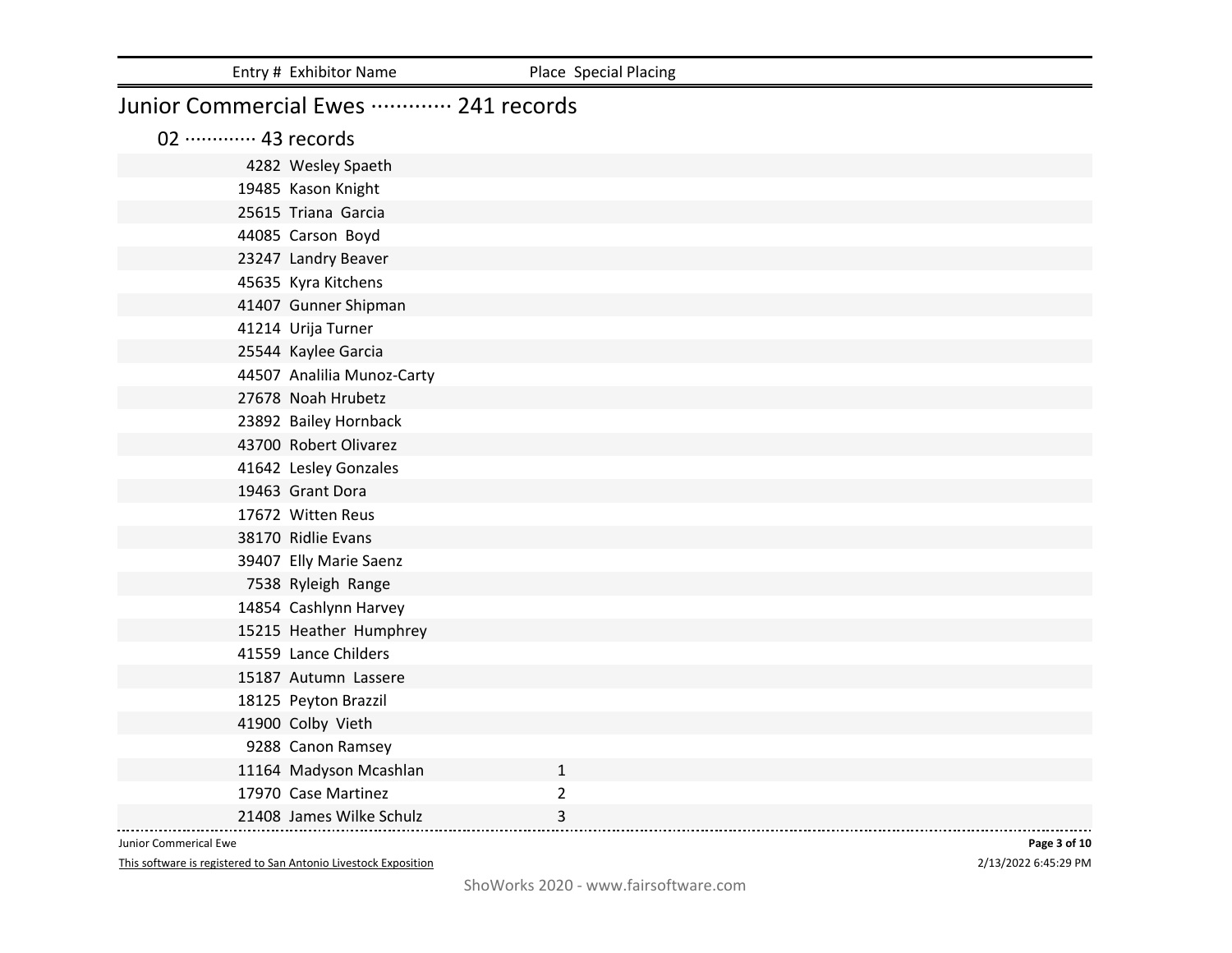|                             | Entry # Exhibitor Name              | Place Special Placing |  |
|-----------------------------|-------------------------------------|-----------------------|--|
|                             | Junior Commercial Ewes  241 records |                       |  |
| 02 ············· 43 records |                                     |                       |  |
|                             | 9655 Savannah Whitt                 | 4                     |  |
|                             | 11680 Sarah Conner                  | 5                     |  |
|                             | 29565 Kylee Gregory                 | 6                     |  |
|                             | 24991 Michaela Williams             | $\overline{7}$        |  |
|                             | 43131 Barrett Bradshaw              | 8                     |  |
|                             | 30500 Emma Neel                     | 9                     |  |
|                             | 33999 Broxton Miewes                | 10                    |  |
|                             |                                     |                       |  |
| 03  39 records              |                                     |                       |  |
|                             | 24930 Olivia Calhoun                |                       |  |
|                             | 22083 Hayden Woerndel               |                       |  |
|                             | 21085 Hailey Rodriguez              |                       |  |
|                             | 4697 Alyssa Foust                   |                       |  |
|                             | 21720 Samantha Barker               |                       |  |
|                             | 21655 Riley Beaver                  |                       |  |
|                             | 17612 Aiden Guzman                  |                       |  |
|                             | 25993 Emma Glass                    |                       |  |
|                             | 6444 Brayden Boff                   |                       |  |
|                             | 3014 Kynzee Swafford                |                       |  |
|                             | 17673 Madalyn Grace                 |                       |  |
|                             | 8501 Grady Rater                    |                       |  |
|                             | 16404 Raegan Shahan                 |                       |  |
|                             | 5435 Daniel Staner                  |                       |  |
|                             | 40056 Brenna Groene                 |                       |  |
|                             | 44083 Montana Dyer                  |                       |  |
|                             | 44076 Brittany Crisp                |                       |  |
|                             | 42383 Autumn Woods                  |                       |  |
|                             | 42081 Landry Henderson              |                       |  |

This software is registered to San Antonio Livestock Exposition

2/13/2022 6:45:29 PM **Page 4 of 10**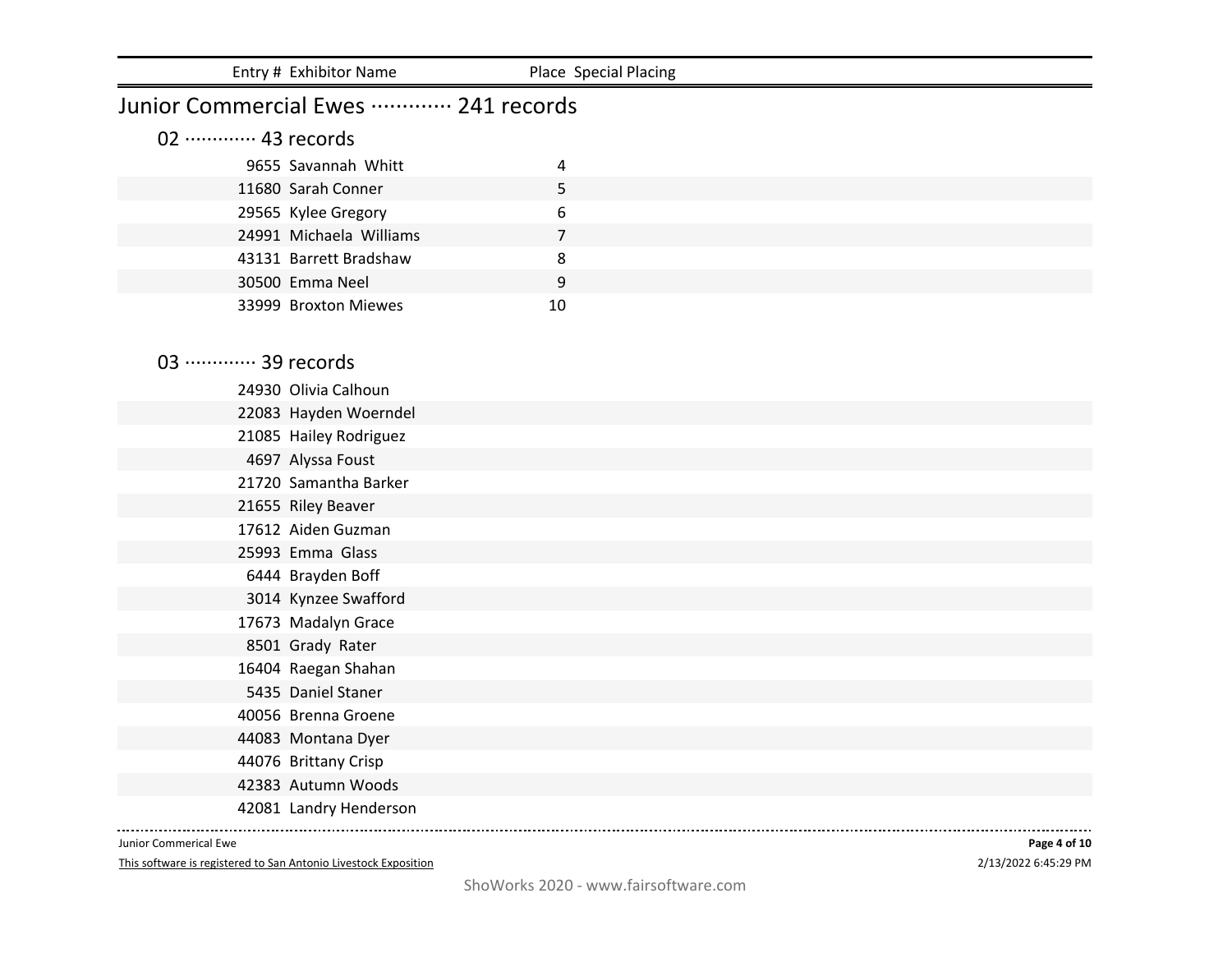|                             | Entry # Exhibitor Name              | Place Special Placing |  |
|-----------------------------|-------------------------------------|-----------------------|--|
|                             | Junior Commercial Ewes  241 records |                       |  |
| 03 ············· 39 records |                                     |                       |  |
|                             | 40123 Jolie Rebando                 |                       |  |
|                             | 39829 Jerry Contreras               |                       |  |
|                             | 39550 Joni Jackson                  |                       |  |
|                             | 37747 Samuel Ramirez                |                       |  |
|                             | 37523 Avary Wesley                  |                       |  |
|                             | 37260 Mollie Howard                 |                       |  |
|                             | 35833 Kaitlyn Cavazos               |                       |  |
|                             | 33639 Zoe Dunn                      |                       |  |
|                             | 29039 Dielka Garcia                 |                       |  |
|                             | 29318 Jalyn Dodd                    |                       |  |
|                             | 28722 Olivia Sandy                  | $\mathbf{1}$          |  |
|                             | 7799 Bryce Fisher                   | $\overline{2}$        |  |
|                             | 27758 Madison Mutina                | 3                     |  |
|                             | 19486 Kason Knight                  | 4                     |  |
|                             | 15153 Zaelyn Burnside               | 5                     |  |
|                             | 19490 Rylan Sims                    | 6                     |  |
|                             | 23252 Nyla Lerma                    | $\overline{7}$        |  |
|                             | 17798 Beidler Weiss                 | 8                     |  |
|                             | 17834 Isabella Weiss                | 9                     |  |
|                             | 19448 Ella Dora                     | 10                    |  |
|                             |                                     |                       |  |

04 ············· 47 records

| 2956 Brynn Mikulenka    |
|-------------------------|
| 44261 Victoria Fetterly |
| 5829 Keelee Knight      |
| 18898 Kiersten Bryant   |
| 28378 William Thomason  |
| 31747 Micah Foster      |
|                         |

Junior Commerical Ewe

 $\sim$   $\sim$   $\sim$ 

This software is registered to San Antonio Livestock Exposition

2/13/2022 6:45:29 PM **Page 5 of 10**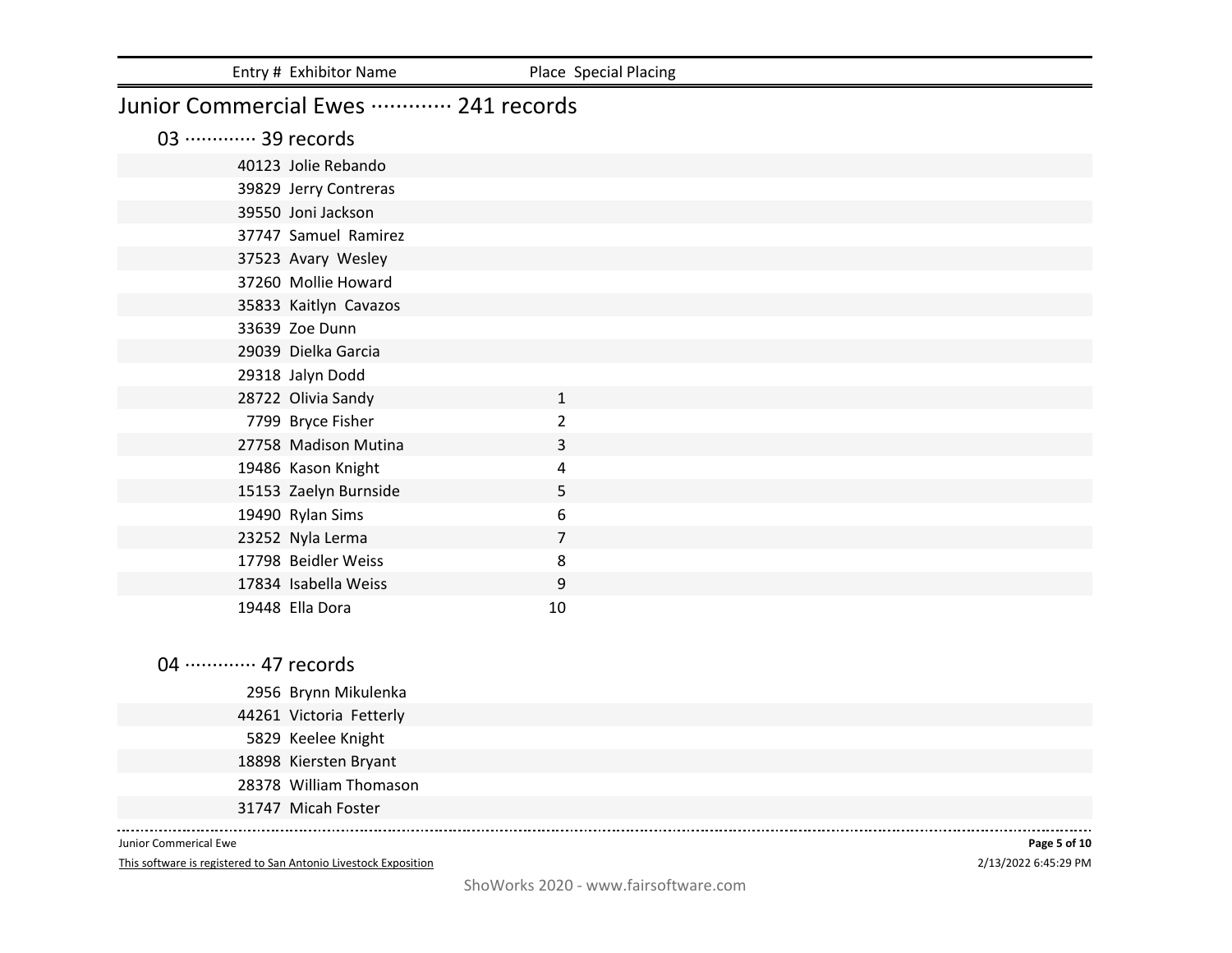|                             | Entry # Exhibitor Name              | Place Special Placing |
|-----------------------------|-------------------------------------|-----------------------|
|                             | Junior Commercial Ewes  241 records |                       |
| 04 ············· 47 records |                                     |                       |
|                             | 28232 Brianna Thomason              |                       |
|                             | 7561 Sarah Wright                   |                       |
|                             | 1650 Cambry Reus                    |                       |
|                             | 38094 Kaycee Anderson               |                       |
|                             | 39236 Jorja Jones                   |                       |
|                             | 30502 Emma Neel                     |                       |
|                             | 17683 Madalyn Grace                 |                       |
|                             | 37827 Sara Kyle                     |                       |
|                             | 38008 Cole Bynum                    |                       |
|                             | 8498 Grady Rater                    |                       |
|                             | 28257 Madison Valdez                |                       |
|                             | 40798 Chance Childers               |                       |
|                             | 33860 Cross Coombes                 |                       |
|                             | 3647 Zoey Smith                     |                       |
|                             | 4288 William Spaeth                 |                       |
|                             | 41889 Brianna Vieth                 |                       |
|                             | 6147 Allee Johnston                 |                       |
|                             | 40058 Brenna Groene                 |                       |
|                             | 11170 Madyson Mcashlan              |                       |
|                             | 4241 Madison Mcanarney              |                       |
|                             | 41890 Brianna Vieth                 |                       |
|                             | 21656 Riley Beaver                  |                       |
|                             | 9695 Harper Gerik                   |                       |
|                             | 35210 Alfonso Cavazos lii           |                       |
|                             | 35464 Lindsey Sinkule               |                       |
|                             | 20090 Emily Galan                   |                       |
|                             | 44080 Tiffany Crisp                 |                       |
|                             | 2698 Cailee Daniel                  |                       |
|                             | 43792 Caitlynn Everett              |                       |

This software is registered to San Antonio Livestock Exposition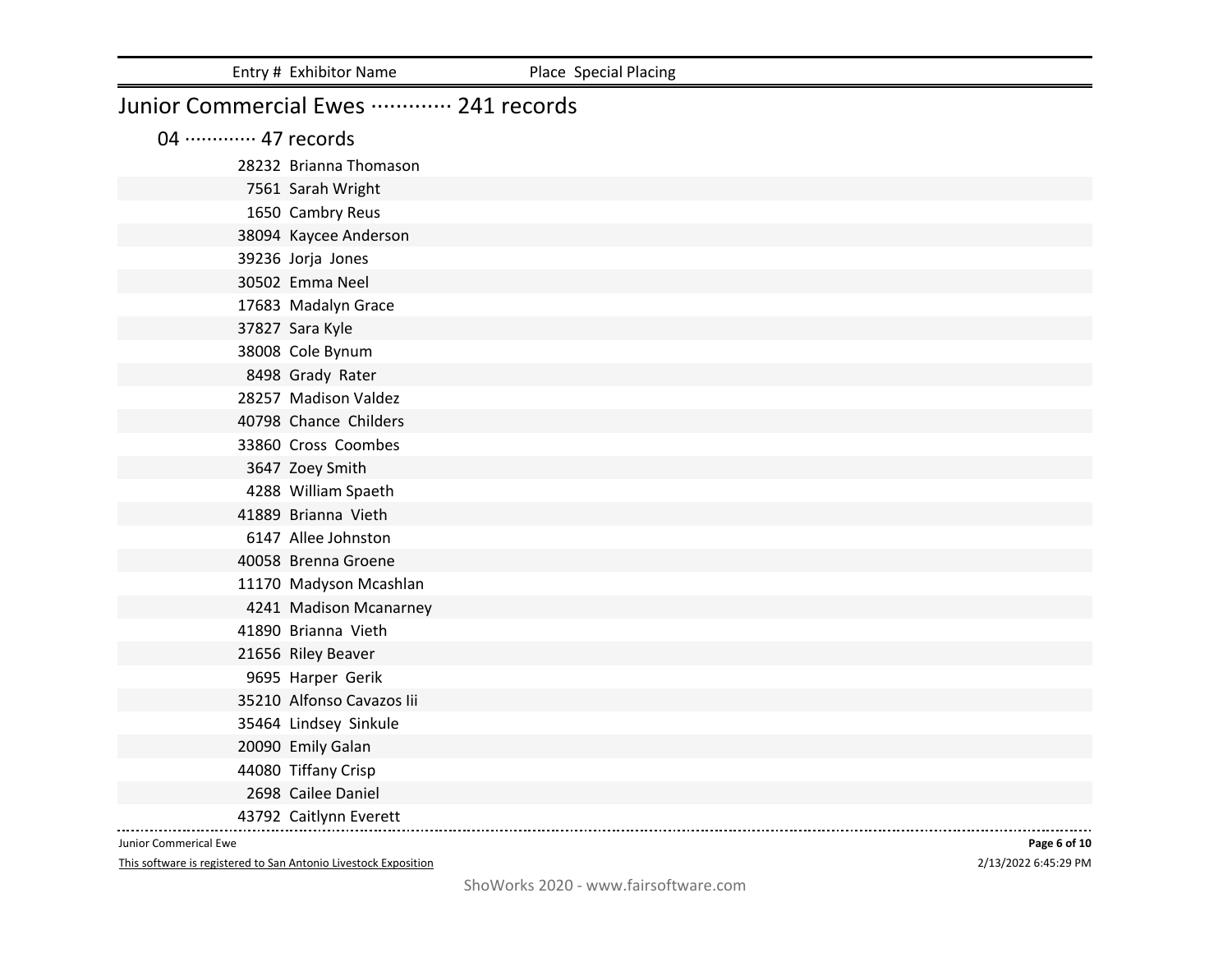|                             | Entry # Exhibitor Name              | Place Special Placing     |
|-----------------------------|-------------------------------------|---------------------------|
|                             | Junior Commercial Ewes  241 records |                           |
| 04 ············· 47 records |                                     |                           |
|                             | 2737 Cooper Gardner                 |                           |
|                             | 60208 Brody Fisher                  | $\mathbf{1}$              |
|                             | 60339 Olivia Sandy                  | 1 Champion Commercial Ewe |
|                             | 17376 Shepard Silvers               | $\overline{2}$            |
|                             | 7802 Bryce Fisher                   | 3                         |
|                             | 28037 Emily Peters                  | 4                         |
|                             | 60209 Bristol Fisher                | 5                         |
|                             | 18646 Caden Sumrall                 | 6                         |
|                             | 10773 Jacob Byrd                    | $\overline{7}$            |
|                             | 21410 James Wilke Schulz            | 8                         |
|                             | 13238 Hayden Deen                   | 9                         |
|                             | 60211 Camryn Sinkule                | 10                        |
|                             |                                     |                           |
| 05 ············· 38 records |                                     |                           |
|                             | 2169 Elizabeth Royal                |                           |
|                             | 41638 Kourtney Gonzales             |                           |
|                             | 60213 Madison Whitt                 |                           |
|                             | 10754 Reagan Meek                   |                           |
|                             | 6846 Kaelyn Benz                    |                           |
|                             | 44473 William Baker                 |                           |
|                             | 7563 Sarah Wright                   |                           |
|                             | 9699 Harper Gerik                   |                           |
|                             | 44472 William Baker                 |                           |
|                             | 28119 Katherine Jones               |                           |

- Garrison Jarzombek
	- Hannah Keahey
- Knox Padgett
- Emerson Garner

 $\sim$   $\sim$   $\sim$ 

This software is registered to San Antonio Livestock Exposition

2/13/2022 6:45:29 PM **Page 7 of 10**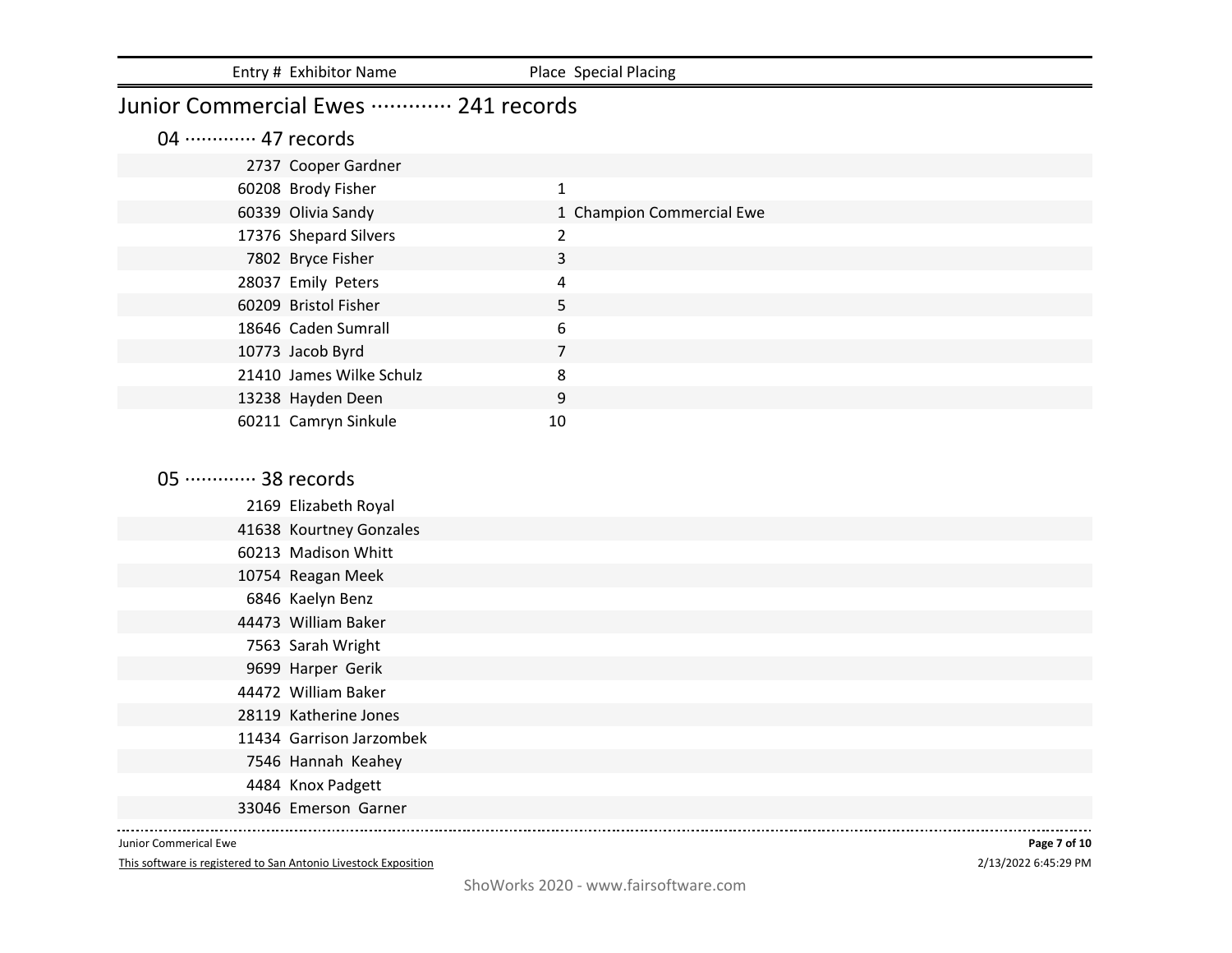|                             | Entry # Exhibitor Name              | Place Special Placing             |
|-----------------------------|-------------------------------------|-----------------------------------|
|                             | Junior Commercial Ewes  241 records |                                   |
| 05 ············· 38 records |                                     |                                   |
|                             | 37745 Samantha Ramirez              |                                   |
|                             | 26827 Dylan Dozier                  |                                   |
|                             | 36205 Sydney Jones                  |                                   |
|                             | 27673 Emily Hrubetz                 |                                   |
|                             | 27148 Peyton Phillips               |                                   |
|                             | 272 Jocelyn Kolar                   |                                   |
|                             | 13933 Kai Collins                   |                                   |
|                             | 13931 Kai Collins                   |                                   |
|                             | 13923 Hunter Isaacs                 |                                   |
|                             | 40661 Cooper Collier                |                                   |
|                             | 12518 Naomi Killian                 |                                   |
|                             | 41216 Urija Turner                  |                                   |
|                             | 33910 Marisa Dodson                 |                                   |
|                             | 28727 Olivia Sandy                  | $\mathbf{1}$                      |
|                             | 60340 Brody Fisher                  | 1 Reserve Champion Commercial Ewe |
|                             | 18691 Misty Mcelroy                 | $\overline{2}$                    |
|                             | 32142 Avery Detten                  | 3                                 |
|                             | 33912 Marisa Dodson                 | 4                                 |
|                             | 24913 Lyssa Vick                    | 5                                 |
|                             | 19454 Ava Dora                      | 6                                 |
|                             | 39194 Carlee Pieper                 | 7                                 |
|                             | 1480 Dayzee Tovar                   | 8                                 |
|                             | 9653 Savannah Whitt                 | 9                                 |
|                             | 13912 Makensy Isaacs                | 10                                |

06 ·············· 18 records

Callen Stewart

Naomi Killian

Junior Commerical Ewe

 $\sim$  . . . . .

This software is registered to San Antonio Livestock Exposition

2/13/2022 6:45:29 PM **Page 8 of 10**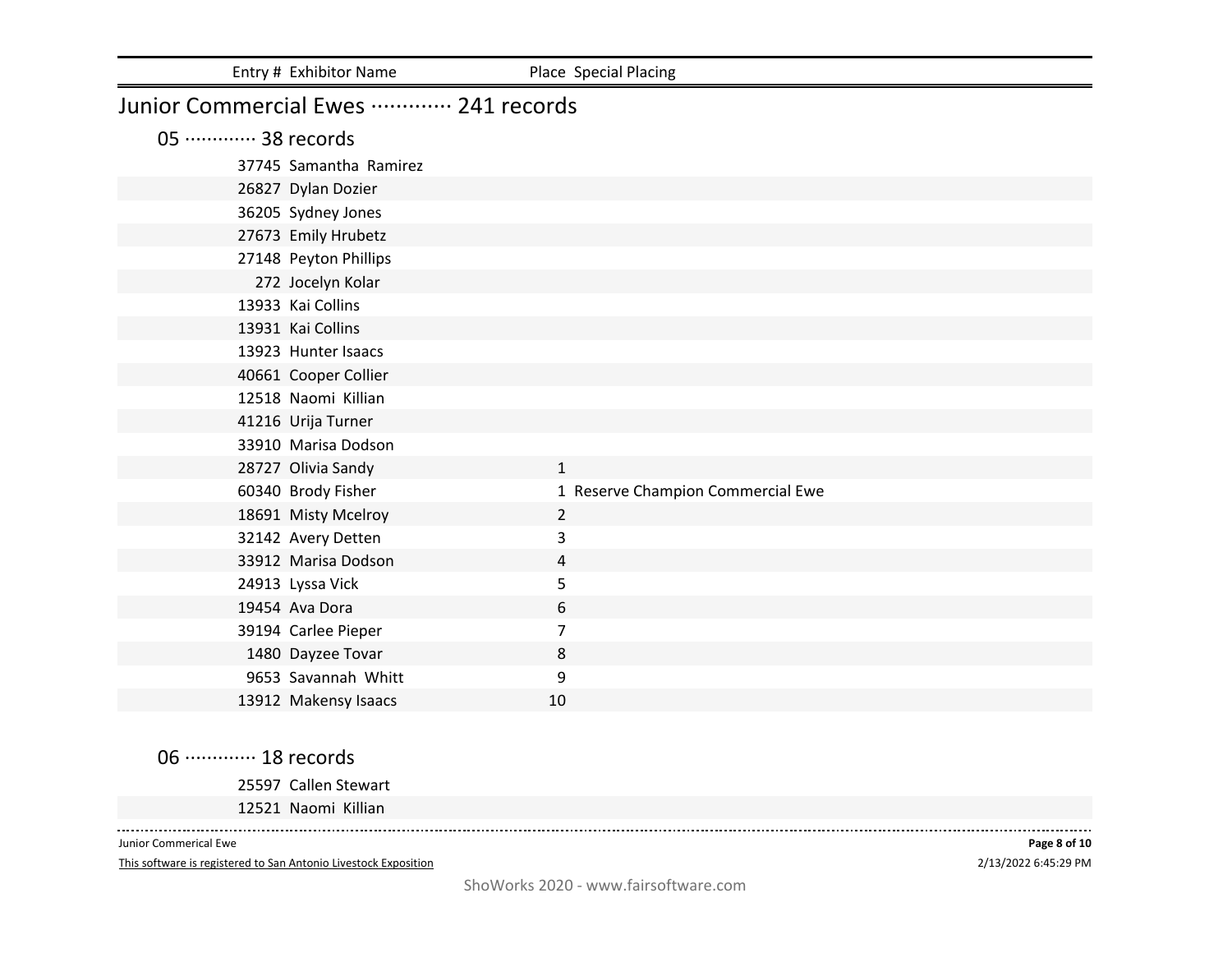|                             | Entry # Exhibitor Name              | Place Special Placing |  |
|-----------------------------|-------------------------------------|-----------------------|--|
|                             | Junior Commercial Ewes  241 records |                       |  |
| 06 ············· 18 records |                                     |                       |  |
|                             | 17693 Lauren Macy                   |                       |  |
|                             | 9343 Rylee Sassenberg               |                       |  |
|                             | 41899 Colby Vieth                   |                       |  |
|                             | 60210 Camryn Sinkule                |                       |  |
|                             | 33727 Hannah Smith                  |                       |  |
|                             | 4912 Ryan Gutierrez                 |                       |  |
|                             | 11438 Harley Jarzombek              |                       |  |
|                             | 8425 Gatlin Eddleman                |                       |  |
|                             | 1477 Dayzee Tovar                   |                       |  |
|                             | 711 Sophi Davis                     |                       |  |
|                             | 8420 Colton Pittman                 | $\mathbf{1}$          |  |
|                             | 34197 Kylee Land                    | $\overline{2}$        |  |
|                             | 14449 Allie Williams                | 3                     |  |
|                             | 39248 Channing Larrew               | $\overline{4}$        |  |
|                             | 23536 Lucas Dunn                    | 5                     |  |
|                             | 18692 Misty Mcelroy                 | 6                     |  |
|                             |                                     |                       |  |
| 07 ············· 11 records |                                     |                       |  |
|                             | 12470 Hailey Simpson                |                       |  |
|                             | 2697 Cailee Daniel                  |                       |  |
|                             | 4063 Tatum Duncan                   |                       |  |
|                             | 34422 Cheyenne Garza                |                       |  |
|                             | 34965 Diego Calderon                |                       |  |
|                             | 35555 Aureliana Betancourt          |                       |  |
|                             | 7529 Brook Scherr                   |                       |  |
|                             | 17689 Lauren Macy                   |                       |  |
|                             | 33038 Corbin Garner                 | $\mathbf{1}$          |  |
|                             | 747 Cole Coufal                     | $\overline{2}$        |  |

This software is registered to San Antonio Livestock Exposition

2/13/2022 6:45:29 PM **Page 9 of 10**